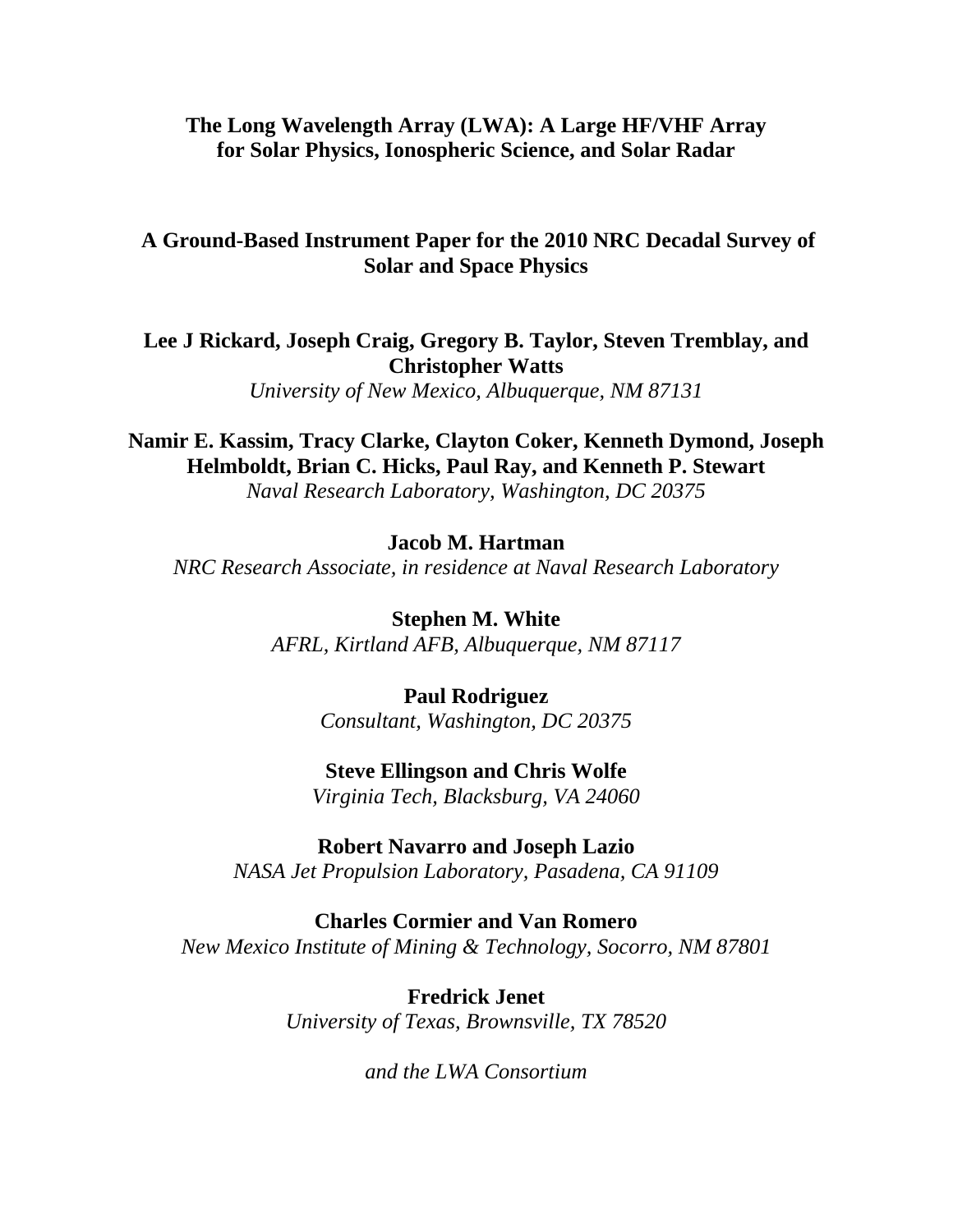#### **Executive Summary**

The Long Wavelength Array (LWA), currently under construction in New Mexico, will be an imaging HF/VHF interferometer providing a new approach for studying the Sun-Earth environment from the surface of the sun through the Earth's ionosphere [1]. The LWA will be a powerful tool for solar physics and space weather investigations, through its ability to characterize a diverse range of lowfrequency, solar-related emissions, thereby increasing our understanding of particle acceleration and shocks in the solar atmosphere along with their impact on the Sun-Earth environment. As a passive receiver the LWA will directly detect Coronal Mass Ejections (CMEs) in emission, and indirectly through the scattering of cosmic background sources. If coupled with a suitable transmitter, the LWA would be an excellent receiver for solar radar, potentially demonstrating accurate geomagnetic storm prediction from the Earth's surface. Both radar and passive receiving techniques could monitor the Sun-Earth environment during daytime as a complement to nighttime space weather remote sensing techniques.

The LWA will also naturally provide a measure of small-scale spatial and temporal ionospheric structure, a prerequisite for accurate calibration and imaging of solar and space weather phenomena. As a sensitive monitor of differences in total electron content (TEC) through the ionosphere, the LWA will provide an unprecedented characterization of ionospheric turbulence and waves, capable of testing predictions of global ionospheric models with an aim towards improving their accuracy through input to physics-based models. As a fully digital, multi-beaming instrument, the LWA can monitor the Sun daily with a dedicated solar beam, while simultaneously pursuing ionospheric and astrophysics science programs both day and night.

The planned LWA will consist of 53 phased-array "stations," each consisting of 256 pairs of crossed-dipole antennas, operating with Galactic noise-limited sensitivity over the frequency range 20–80 MHz. The stations will be distributed over the state of New Mexico, with maximum baselines (distances between stations) of up to 400 km, and nominally 16 stations in a 'core' within the central 10 km. Beamforming (up to 4 simultaneous beams) will be done at the individual stations with the data then transmitted to a central correlator for image formation. The LWA will image wide fields of view with sufficient diversity of baselines to study both compact and complex sources in interferometric mode. The planned sensitivity in each beam will be a few mJy in 8 hours with a resolution of 8" to 2" (20 to 80 MHz). With a user-oriented operational concept and the goal to help stimulate University-based radio astronomy and hands-on student training, the LWA project embodies a 'science every step of the way' approach.

The first LWA station, LWA-1, will be complete at the start of 2011. LWA-1 will form four independent (in both frequency and pointing) beams on the sky, with instantaneous bandwidths of 8 MHz per beam, spectral resolutions down to 100 Hz, and temporal resolutions to 0.1 ms. Its homodyne receiver architecture will allow direct beam-formation over the entire LWA bandwidth. Operating as a fully electronic, phased array, the beams can be cycled rapidly among many sources on millisecond timescales. The science plan for the coming year includes several solar and ionospheric studies.

#### **1. Introduction**

The Long Wavelength Array (LWA, [2]) will be optimized for exploring the lowest electromagnetic window  $(-10 - 88 \text{ MHz})$  available for ground-based interferometric imaging, between the ionospheric cutoff and the FM bands. The LWA follows the heritage of the 74 MHz system developed by the Naval Research Laboratory and the National Radio Astronomy Observatory (NRAO) for the Very Large Array (VLA) radio-telescope [3]. That system was the first connected element, imaging interferometer to demonstrate sub-arcminute resolution imaging below 100 MHz. This breakthrough was achieved based on innovations in HF/VHF adaptive optics required to accurately measure and model small scale (temporal and spatial) ionospheric-induced phase variations that become severe on antenna separations (or interferometer baselines)  $> 5$  km. The LWA is designed to extend the maximum baselines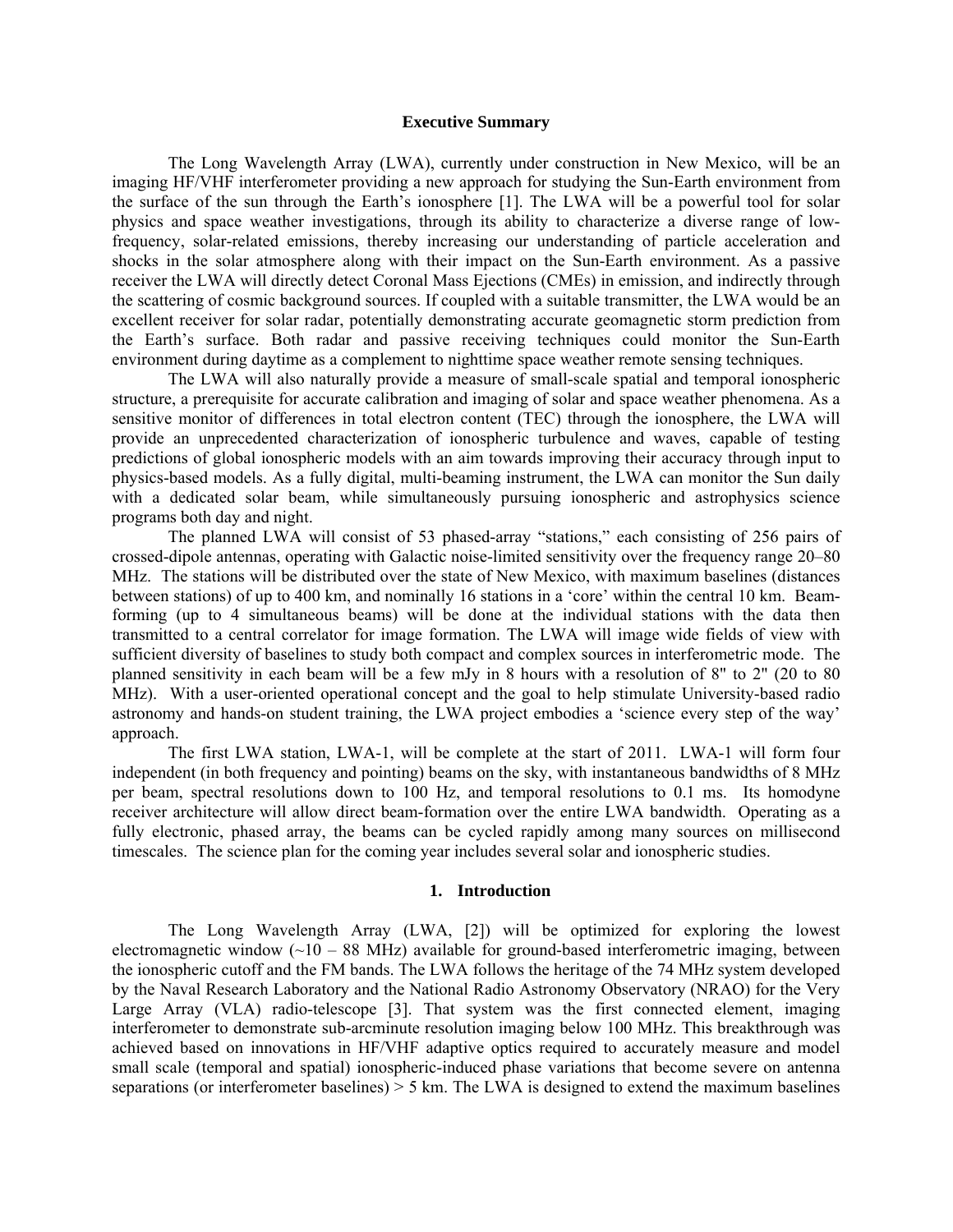available with the original 74 MHz VLA system (~35 km) by approximately one order of magnitude, and the available sensitivity by more than two orders of magnitude.

In the following sections we provide (§§ 2 and 3) a discussion of solar physics and heliospheric physics applications of the LWA, respectively; (§4) a review of LWA ionospheric remote sensing applications, afforded naturally through its requirement to calibrate against thousands of natural cosmic background sources; and (§5) a consideration of the LWA as a radar imaging receiver for detecting Earthward-bound Coronal Mass Ejections (CMEs) for geomagnetic storm prediction. In addition, we provide ( $\S6$ ) a brief technical overview of the LWA and its current construction status; and  $(\S7)$  a summary of programmatic issues.

## **2. Solar Physics**

The LWA frequency range, optimized for 20-80 MHz, is the domain of the classic solar radio burst types: Type II bursts, generated by shocks in the corona, with their characteristic fundamentalharmonic split-band structure; Type III bursts, drifting rapidly in frequency as the electron beams that generate them propagate into the solar wind; and Type IV bursts, from trapped electrons producing broadband emission in long-duration flares. Examples of Type II and IV emission are shown in Fig. 1; on a plot like this a Type III burst appears as a brief nearly vertical feature. With its sensitivity, flexible frequency coverage and multibeam capability, the LWA will be a powerful tool for the study of these bursts. Each of them is believed to emit by the mechanism of plasma radiation, *i.e.*, the conversion of electrostatic Langmuir waves into electromagnetic waves at the fundamental and second harmonic of the electron plasma frequency 9000  $n_e^{0.5}$  Hz, where  $n_e$  is the electron density (cm<sup>-3</sup>). The frequency of plasma emission thus reveals the density in the source. Some examples of possible solar science topics are described below.

An important advance provided by the LWA is the ability to image at many frequencies across a significant bandwidth simultaneously. Previous imaging of, *e.g.*, Type II bursts has been at fixed frequencies, and one then only has access to the phenomena that happen to be drifting through the observing frequency at any given instant. This is a disadvantage for Type II bursts because, as fig. 1

shows, they typically consist of fundamental and harmonic bands, each of which is split. It is believed that the splitting may be due to emission coming from the upstream and downstream regions of a shock, with the differing densities in the two locations leading to different plasma emission frequencies. Previously it has never been possible to make an image of the two split bands simultaneously: the LWA, with its large instantaneous bandwidth and the ability to image anywhere in that bandwidth, will make that possible and thus provide a test of models that use the splitting to infer the shock Mach number.

Similarly, fig. 1 shows that Type IV bursts exhibit strongly modulated emission. It is suggested that such emission comes from plasma emission that is broadband due to the range of densities experienced by



**Figure 1: Radio emission from a solar flare in the LWA frequency range, observed with the Green Bank Solar Radio Burst Spectrometer. The upper panel shows a dynamic spectrum (frequency vs. time plot) with harmonic bands of a Type II burst dominating from 17:45-18:00 UT, and the broadband continuum of a Type IV burst drifting gradually lower in frequency from 18:20-19:30 UT.**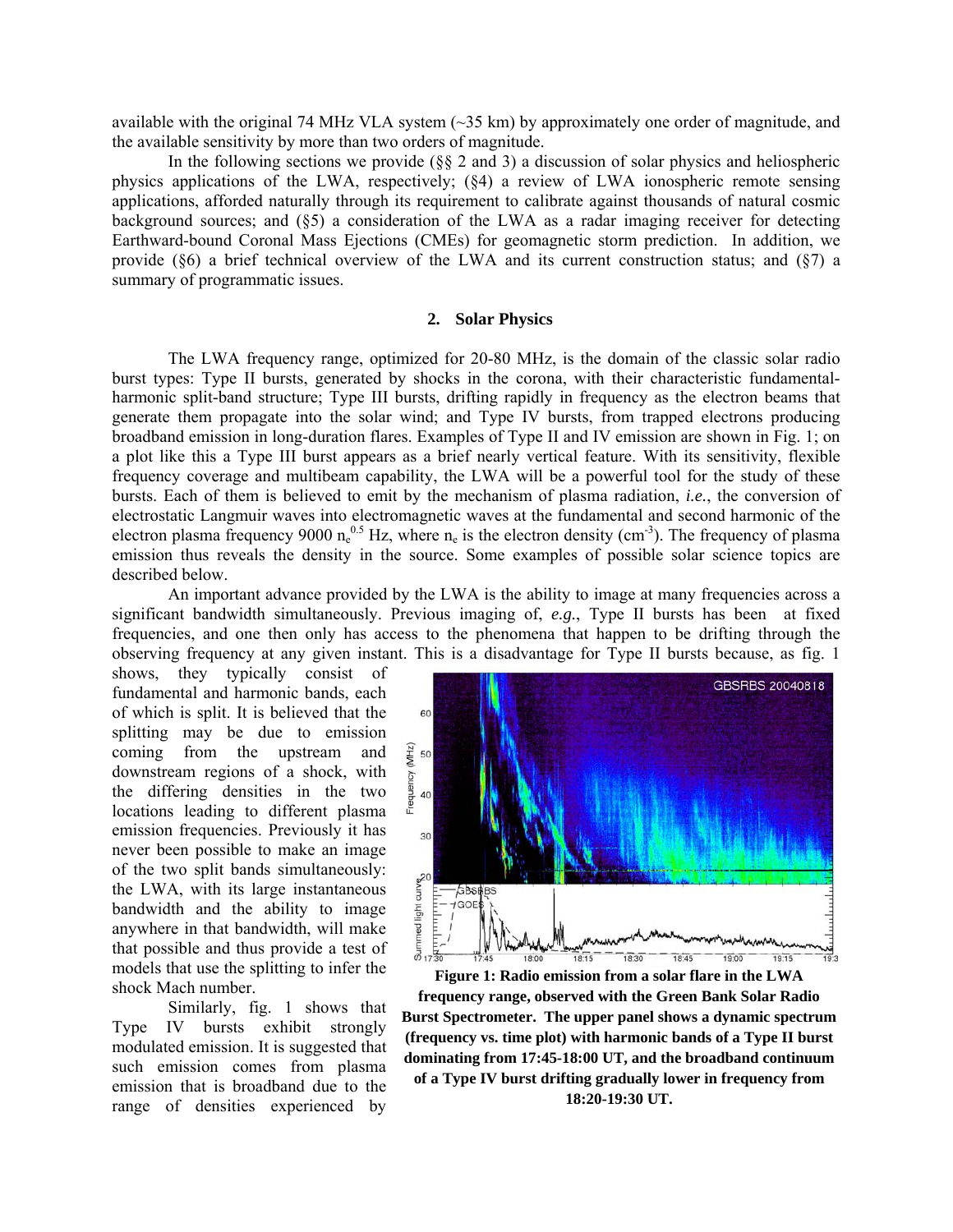electrons trapped in post-flare loops as they propagate along the length of the loops. The modulations then represent simultaneous injections of additional nonthermal electrons onto the loops. An alternative explanation is that the Type IV emission is composed of individual electron beams that drift rapidly over a finite height range. LWA-1, with its combination of exceptional sensitivity and time resolution, will be capable of looking for extreme drift rates in Type IV substructure across 8 or 16 MHz of bandwidth, while the full LWA system will be able to measure changes in source position with frequency and trace out the locus of the burst source.

In events in which the bright plasma emission sources are absent in some regions of the LWA's frequency coverage, it should be possible to detect CMEs directly via the synchrotron emission from electrons accelerated in the CME-driven shock above the solar corona. This has been demonstrated with Nançay Radioheliograph observations at 164 MHz by [4]. The emission by these electrons is generally weak relative to the bright coherent plasma emission of the classic large burst types, and does not show up on a dynamic spectrum such as fig. 1, but imaging reveals a quasicircular arc of emission co-located with the CME front. The spectrum of this emission close to the Sun [4] appears to be consistent with a nonthermal spectrum suppressed at low frequencies by the Razin effect. The LWA will be able to trace such emission to much greater heights above the Sun thanks to its lower frequency range; Razin suppression will be less effective at greater heights due to the lower densities in the atmosphere there, and the emission should be very bright and easily observed in the LWA frequency range provided that it is not swamped by plasma emission sources. These observations have the potential to address a large number of important questions in shock physics, including:

- What is the relative effectiveness of quasi-perpendicular and quasi-parallel shock acceleration?
- What is the magnetic field geometry of the expanding CME structure?
- How does the rate of electron acceleration vary with height and what is their energy distribution?
- What is the energy distribution of the accelerated electrons?

Related to this topic is the observation of "moving Type IV" bursts. These are huge, rare broadband disturbances in the LWA frequency range observed historically by the Culgoora Radioheliograph and (on a few occasions) by Clark Lake Radio Observatory; they cannot easily be distinguished from normal Type IV bursts from dynamic spectra alone, and there is debate as to whether their emission mechanism is plasma radiation or synchrotron. They are seen to move out to great heights above the solar surface at speeds similar to fast CMEs. However, their exact relationship to CMEs is poorly understood because there was only a brief overlap between modern space-borne coronagraph imaging of CMEs and the operation of Culgoora: in the one well-studied case, the moving Type IV burst appeared to be lagging behind the leading edge of the associated CME, lying closer to the densest material in the ejection (probably the erupting filament) [5]. The LWA will permit the observation of moving Type IV bursts again, and the study of their relationship to other erupting phenomena, for the first time in 25 years.

The LWA will also be capable of mapping the quiet solar atmosphere once sufficient stations in the core are available to provide good  $u-v$  coverage for a source of dimension  $1^{\circ}$  such as the Sun. Observing the variation in the structure of the solar atmosphere in the  $1-3$  R<sub>sun</sub> height range will be an important adjunct to ongoing studies of the formation and acceleration of the solar wind, which is believed to occur in that height range. Currently a large emphasis is placed on MHD modeling and magnetic field extrapolation techniques to study these topics due to the difficulty of obtaining suitable measurements: The LWA's frequency flexibility will permit mapping of the solar atmosphere from 20 to 80 MHz and reveal changes in structure with height that will strongly constrain these studies.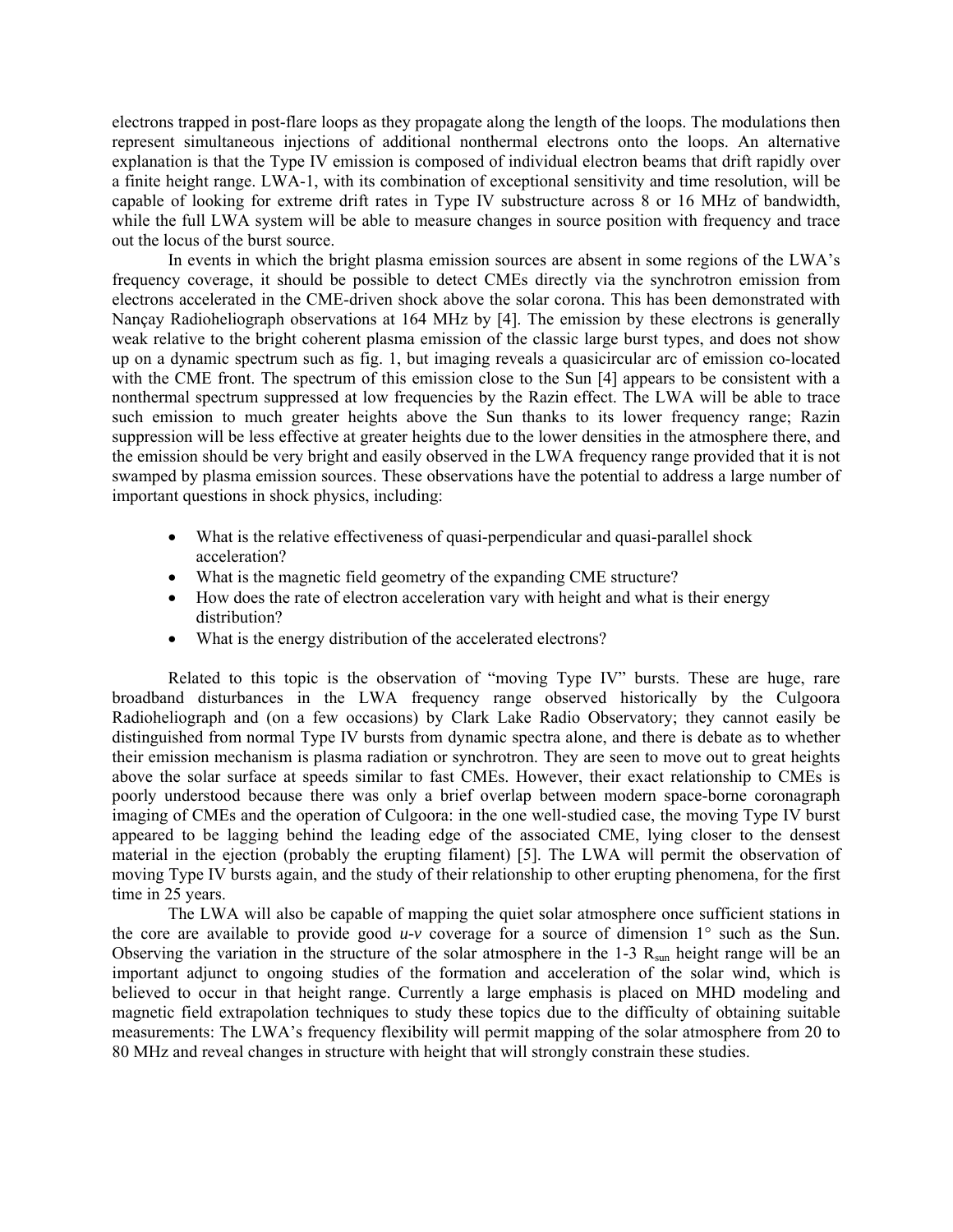#### **3. Heliospheric Physics**

The LWA will be able to employ the well-established technique of interplanetary scintillation (IPS) to track regions of increased density associated with CMEs as they propagate through the interplanetary medium. This technique is being used by several groups around the world (e.g., see [http://ips.ucsd.edu/\)](http://ips.ucsd.edu/). The method is to observe the level of fluctuations ("scintillations") in the signal from a bright background radio source as it passes through the solar wind: the fluctuations are produced by scattering and diffraction of the signal in the density fluctuations of the solar wind. The level of density fluctuations is generally found to be well correlated with the absolute density; a turbulent feature such as a CME-driven shock may well increase the level of scattering further.

IPS radio systems (e.g., STELab in Japan and Ooty in India, both at 327 MHz) generally employ large telescopes operated as single frequency 'transit instruments', where a set of strong compact radio sources is observed daily as the source transits the local meridian at the observing site. The advantage that the LWA possesses is that it has no moving parts: "pointing" is achieved electronically by phasing the signals from each of the 256 elements so that, when combined, they form a beam pointing at the source of interest. With up to 4 beams and its large collecting area, the LWA can observe 4 sources simultaneously with a time resolution of order milliseconds, opening up the possibility for unique data analyses. Since the LWA can switch to a new set of sources essentially instantaneously, it will be able to monitor the level of fluctuations in the solar wind with much denser time-and-space sampling than can be achieved with current instruments, with a consequent improvement in the ability to track the movement of discrete features in the solar wind such as CMEs. Furthermore, the LWA's ability to make measurements over a significant frequency range simultaneously allows the use of frequency-correlation techniques that can yield velocity information even with a single station.

Initial work on IPS measurements can be carried out with LWA-1 using the classical IPS and frequency-correlation methods; once more stations are available, it will be possible both to add measurements of solar wind and density-structure velocities using the multi-station technique employed currently by STELab, and to use a denser array of scintillation sources thanks to the smaller beam of the multi-station array.

The ability to measure polarization adds an extra dimension to both IPS and other observations. The polarization of the CME synchrotron emission observed by [4] will be of great interest for revealing the structure of the magnetic field in an expanding CME front. Further into the heliosphere, Faraday rotation measurements can be used to infer magnetic fields: such measurements require measuring changes in the full polarization state of background radio sources as a CME passes in front of them, and the variation of the polarization with frequency. These are difficult measurements and this is not a prime goal of the LWA, but this technique will be explored once the LWA has sufficient sensitivity and has measured the polarization characteristics of its stations.

## **4. Ionospheric Physics**

The distribution of electric charge in the Earth's ionosphere perturbs the refractive index for radio waves passing through it, and these refractive index fluctuations change the phase velocity of the rays and thus introduce delays between different paths. This effect makes a multi-element low frequency array extremely sensitive to small *differences* in total electron content (ΔTEC) through the ionosphere, as defined by the separation of interferometer pairs sampling it [1,2]. Typical ionospheric remote sensing techniques sample  $\triangle TEC$  at the 0.1 TECU level (1 TECU =  $10^{12}$  electrons\*cm<sup>-2</sup>) and on spatial scales of  $\geq$  100 km. The VLA can measure  $\triangle$ TEC at the milli-TECU level and on spatial scales approaching 100 m. The VLA has been used for 330 MHz-based studies of travelling ionospheric disturbances (TIDs) [6], while more recent studies have extended measurements to lower frequencies [7].

The LWA will be a far more powerful ionospheric probe than the VLA, coupling the technical advantages of much greater collecting area, spatial sampling, and broadband low frequency spectral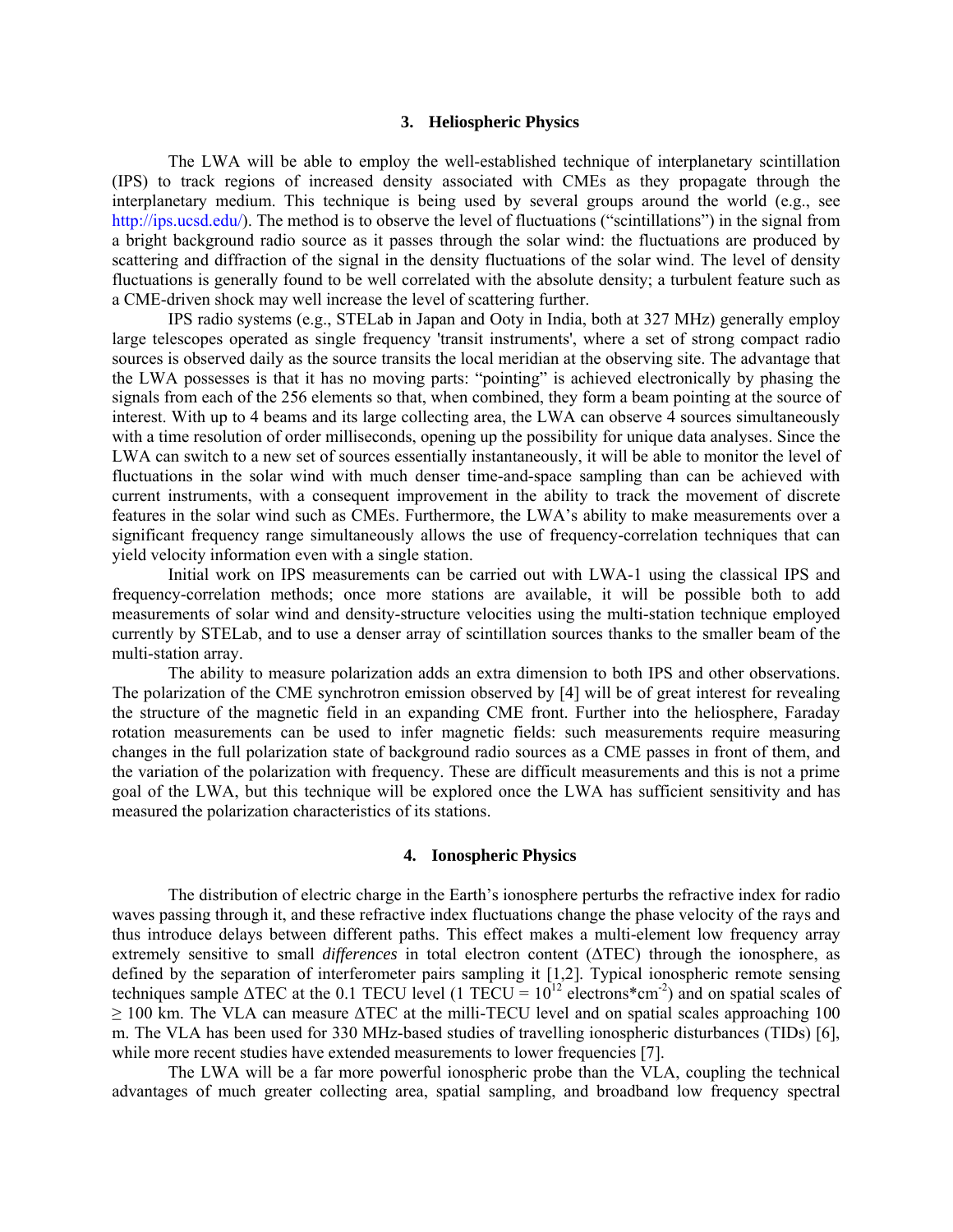coverage with electronic multibeaming and continuous monitoring. While on the one hand the ionosphere will be a significant problem for the LWA astrophysical observations, this "problem" offers a tremendous opportunity for ionospheric science studies and serves as a major justification for the instrument. The electron content of the ionosphere above the LWA, varying with position, height and time, introduces phase delays in the signal paths from the sky to the telescope. These delays show up to lowest order as a simple position shift of a source on the sky, and to



**Figure 2: A schematic illustration of LWA ionospheric tomography. With electronic steering, multiple beams and high sensitivity, the LWA can image 100 cosmic background sources within 5 seconds. Here, 5 stations and 3 sources yield 15 lines of sight. 53 LWA stations will provide 5,300 pierce point samplings through the ionosphere.**

second order as a smearing of the source, but over the long baselines planned eventually for the LWA this is an inadequate description of ionospheric effects: they will be different in different parts of the sky, and for the same source viewed from different stations. The LWA can therefore provide unparalleled measurements of TEC fluctuations simultaneously from small  $\sim$ 1 km;  $\sim$ milli-TECU) to large ( $\sim$ 400 km; ~TECU) scales, a combination of synoptic and detailed views that no other instrument can approach. Furthermore, it will do it as a matter of course, as a pre-requisite for accurate calibration and imaging of the Sun and other cosmic radio sources. And, as a real-time ionospheric monitor, the LWA support tests of the predictions of global ionospheric models, with an aim towards improving their accuracy through input to physics-based models.

From a single LWA station, the ionosphere can be studied by rapidly cycling through a set of strong compact sources that cover the sky down to some elevation and measuring the delay for each line of sight by established methods (fig. 2). As for the IPS application, the fact that the LWA has multiple beams and no moving parts, so that repointing the beams can be achieved almost instantaneously, allows such studies to be carried out with unprecedented time sampling. Ionospheric perturbations such as "sudden ionospheric disturbances" can be detected as position-varying phase shifts depending on the electron content along each line of sight. Mapping these changes in electron content with time allows one to see the movement of features overhead.

With multiple LWA stations, measuring the electron content towards the same source in the sky from different stations introduces 3-dimensional information: the height distribution of the electron content can be studied from the differences of different lines of sight (fig. 2). The baseline range of the full LWA, 400 km, is ideal for sampling the full height range of the ionosphere by this tomographic technique, potentially providing thousands of measurements through the ionosphere on timescales of seconds or less. The combination of measuring small and large spatial scales simultaneously, coupled with three-dimensional information and high time resolution, means that the LWA has the potential to improve greatly our understanding of the dynamics of the fine-scale structure of the ionosphere.

Ionospheric studies with just a single LWA station can contribute indirectly to magnetospheric physics. Recent experimental evidence shows that wave-particle interactions are significant factors in both beta acceleration and beta loss in the natural radiation belts [8]. Among the natural processes that are now known to induce electron precipitation are lightning, through generation of whistler-mode waves [9], earthquakes, by generation of ultra-low-frequency (ULF) and very-low-frequency (VLF) waves [10], and the direct distortion of the magnetosphere by solar flares and coronal mass ejections (CMEs) [11].

The precipitating electrons cause localized ionization and changes of ionospheric plasma conductivity [12]. This results in enhanced absorption of the cosmic high-frequency (typically  $10 - 60$ )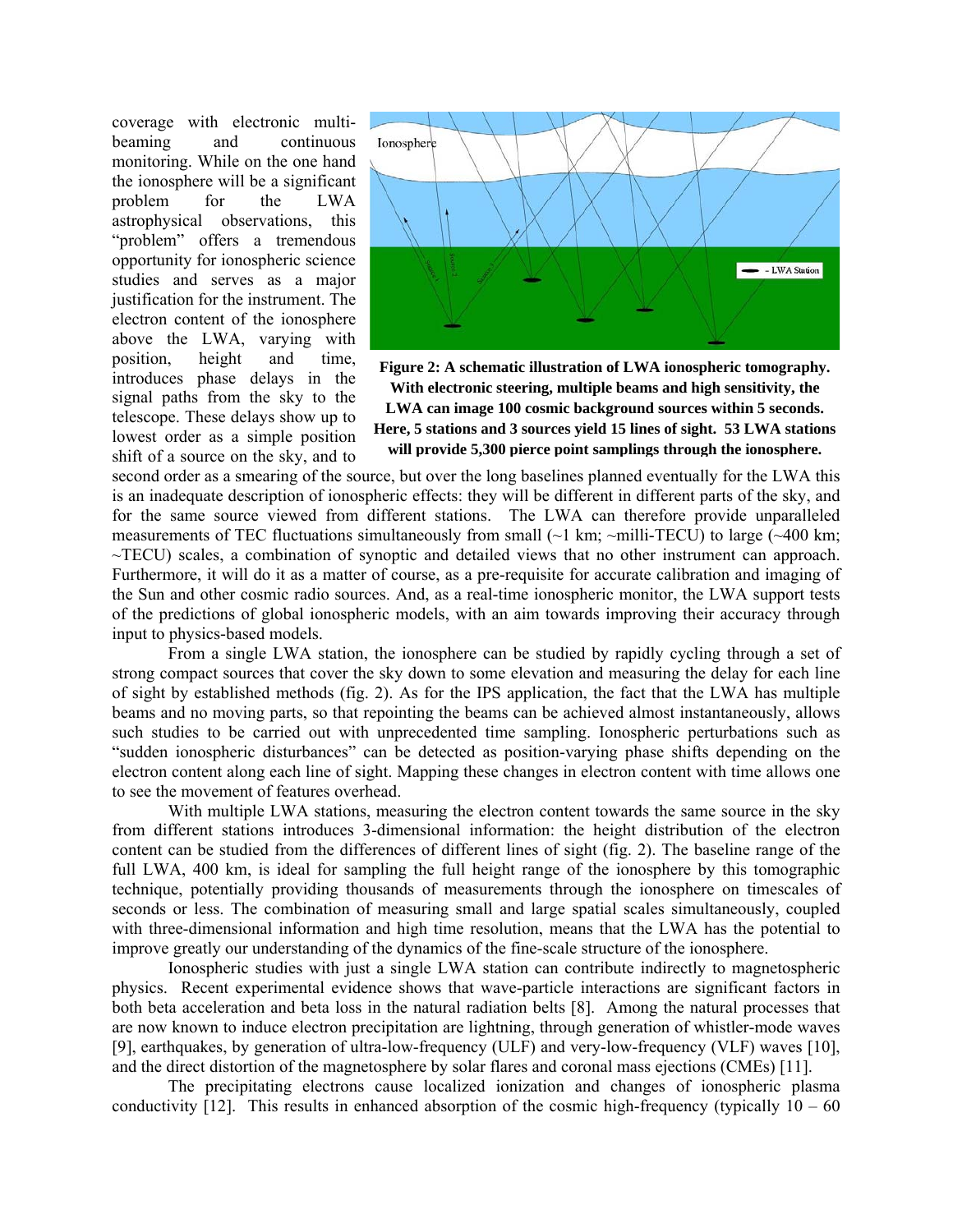MHz) radio background, originating primarily in the D-region. Such enhanced, or anomalous, absorption measurements have been the subject of ground-based studies since before the original International Geophysical Year [13]. The method currently used for such studies is riometry, and has remained relatively unchanged for almost as long [14]. A long time-series of observations is used to determine a 'quiet background level', which is a convolution of the system response and the (strong) Galactic background, and varies slowly on an hourly and yearly basis. Anomalous absorption measurements are detected as shorter term variations in which the observed flux drops, perhaps by tens of dB.

The standard riometric measurement is made at a single, relatively narrow bandwidth. With the LWA, however, we can provide measurements over a broad range of frequencies, in the  $10 - 80$  MHz range. Furthermore, the system can be calibrated so that, rather than having to derive a 'quiet background level' from the data, the absolute sky brightness against which the absorption is measured can be determined. These are both significant enhancements of the methods for studying anomalous absorptions. Additional information can be gleaned from the spatial distribution of the absorption event. To date, this has been done by using small arrays of antennas (typically 4x4 or 8x8) and analog beam formation (via Butler matrices), to generate a set of beams on the sky at fairly coarse spatial resolution.

## **5. Solar Radar**

The LWA could potentially provide an important new capability as a receiving array for radar studies of the solar corona. The solar radar concept was first proposed as an approach to investigating the ionized structure of the solar corona [15, 16]. Among the early experiments, echoes were reported both from Arecibo [17] and El Campo [18]. The El Campo campaign extended from 1961-1969, and its published reports are the main comprehensive description existing of solar radar echoes.

The El Campo solar radar operated at 38 MHz with a total power of 500 kW and used an array of antennas of about  $18,000 \text{ m}^2$  in size, both to transmit and to receive. The fan-shaped beam of the El Campo radar was about  $1^{\circ}$  x 6<sup> $\circ$ </sup> in the NS x EW direction, allowing only one transit experiment of the sun per day to be conducted. An experiment consisted of a coded waveform transmitted toward the sun for 16 minutes (the round-trip travel time of light) followed by 16 minutes of reception. The data recorded during the reception time interval were then correlated with the transmitted code to search for signals at time delays and frequency shifts expected for a solar echo at the reflection level of 38 MHz, expected at about 1.4  $R_0$  (where  $R_0$  is the solar radius). From those cases in which an echo could be identified at some level of statistical probability, a radar cross section of the sun was calculated. The majority of radar cross sections had values about equal to or slightly larger than the solar geometric cross section. However, over the years of the El Campo experiments, there emerged a subset of cross sections that appeared at earlier time delays. It was suggested that these "high corona echoes" might be related to dense irregularities possibly associated with shock fronts in the corona [19].

Today we recognize that these high corona echoes could have been produced by large scale coronal disturbances such as Coronal Mass Ejections, a phenomenon that was unknown to solar physicists of the 1960s, but which today is recognized as a major driver of space weather at the earth. Thus, interest in the use of solar radars was revived in the 1990s [20] when it was recognized as a possible technique for early detection of earthward-moving CMEs.

Fig. 3 illustrates the concept of using a solar radar to detect an earthward-moving CME while it is still near the sun. The leading front of the CME is expected to cause a frequency shift in the radar echo proportional to the velocity of the CME, from which the travel time to the earth can be derived. However, today there is no extant solar radar comparable to El Campo, which was de-commissioned long ago (perhaps a memorial to being ahead of its time). Several high power transmitter facilities are in use today that approximate some characteristics of a solar radar. However, because these facilities were designed and built for a different purpose, they all lack some crucial aspect needed for a true solar radar.

Among the existing facilities are Over-The-Horizon (OTH) radars, which have power levels and frequencies comparable to those of the El Campo radar, but have antenna beams that are hard-pointed at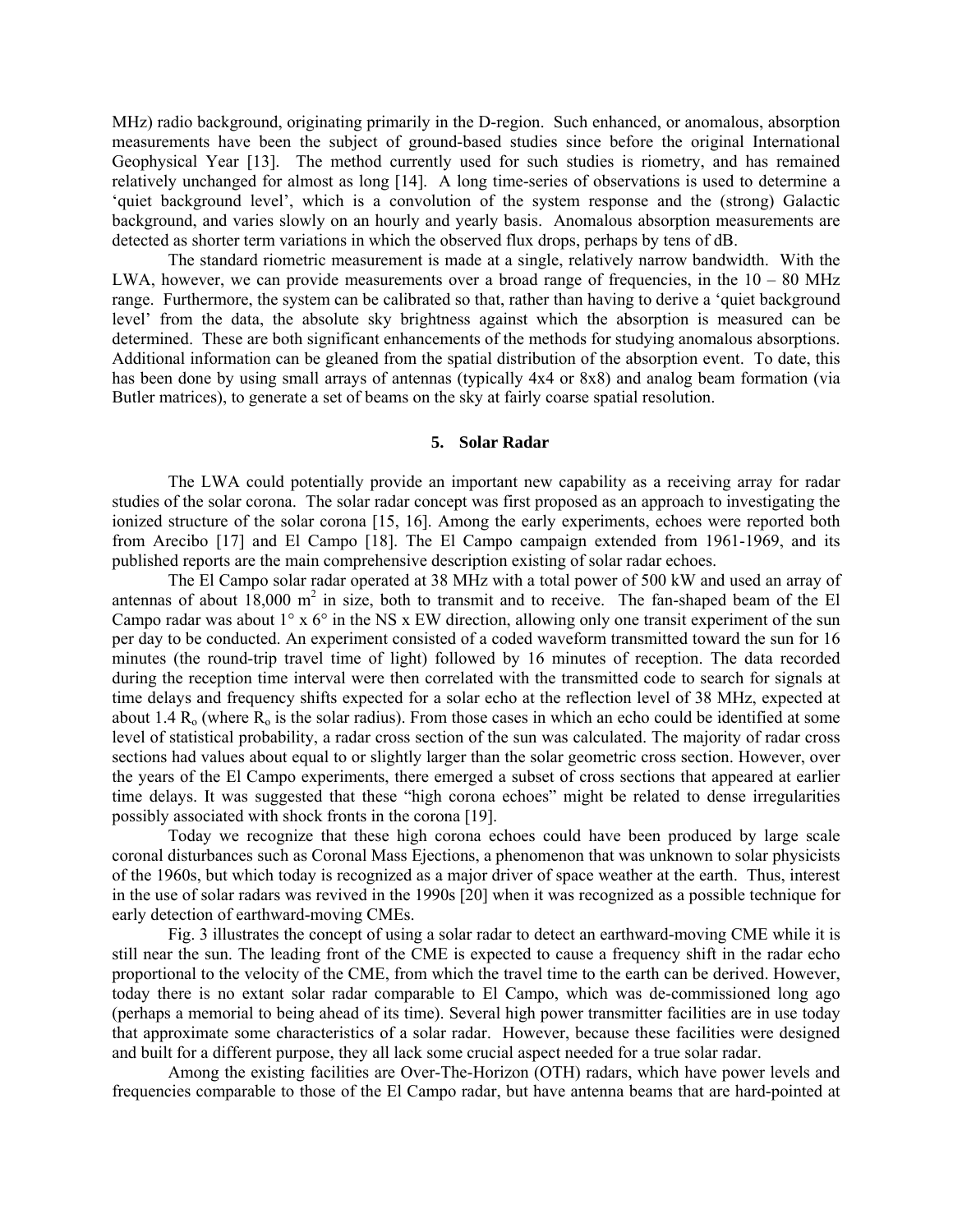low elevation angles and azimuths and unable to illuminate the sun except on a few days of the year. Another class is the high power ionospheric heating transmitters, which have powers in some cases exceeding the power of the El Campo radar, but operate only at the low frequencies designed to maximize interaction with the earth's ionosphere. Only at special times when the ionospheric cutoff frequency is low enough are these transmitters able to illuminate the sun. Other high power ionospheric radars have fixed frequencies too high for solar



pointing directions or operate at **Figure 3: The concept of using solar radar to measure CME velocity and travel time to Earth.**

radar. Although these facilities were not designed to be solar radars, several experiments have been done with them anyway, in configurations that are as close as possible to the El Campo radar. Among these experiments, frequencies of 9 MHz, 25 MHz, 40 MHz, and 50 MHz have been used. However, the results have been somewhat disappointing, with no evidence of a well-defined echo. The most recent solar radar experiments have been unable to clearly detect solar echoes [21].

Thus it remains an important task to understand the limitations that may have been significant in these various attempts to reproduce the El Campo solar radar experiments. It is possible that solar radar experiments, already intrinsically difficult, are not adequately addressed with existing facilities and that a true solar radar is required.

While a solar radar demands high power transmission (radiated power up to 3 MW is desirable) due to the great distance to the sun and to the natural radio noise environment of the sun, it is just as important that the receiving array be well-matched to the angular size of the target and be able to resolve spatial and temporal variations in the echo and background emissions.

The LWA will receive frequencies in the range of 20 to 80 MHz and can provide several beams to receive several frequencies simultaneously, providing a significant improvement to the receiving component of a solar radar; all previous solar radars involved only one frequency. The LWA is being designed with solar studies in mind and will use modern techniques of digital signal processing of the data. The array will have electronic phasing of antennas in the various sub-arrays (or stations) situated over a large area. The spatial extent and phasing of the LWA bring about two important characteristics needed for a solar radar: beam sizes comparable to and smaller than the angular size of the solar disk ( $\sim$ 30 arc-min) and the agility to form and track one or more beams to follow the sun across the sky. Neither of these capabilities existed in previous solar radars, including those of El Campo. All previous solar radar experiments have been done in transit mode in which the sun drifted across a stationary beam. The small beam size of the LWA will allow it to receive its signals from a solid angle that includes only the sun or to utilize smaller beam widths to map structure in the echo signal across the solar disk. The tracking capability expands the solar radar experiment to several hours, allowing more experiment cycles on a given day. The basic cycle is about one-half hour, composed of 16 minutes of transmission followed by 16 minutes of reception. As mentioned above, El Campo conducted only one experiment cycle per day. The experiment cycle time corresponds to an angular displacement of the sun by about 8°, requiring a stationary beam width to be broad enough to maintain sufficient antenna gain on the sun. The beam of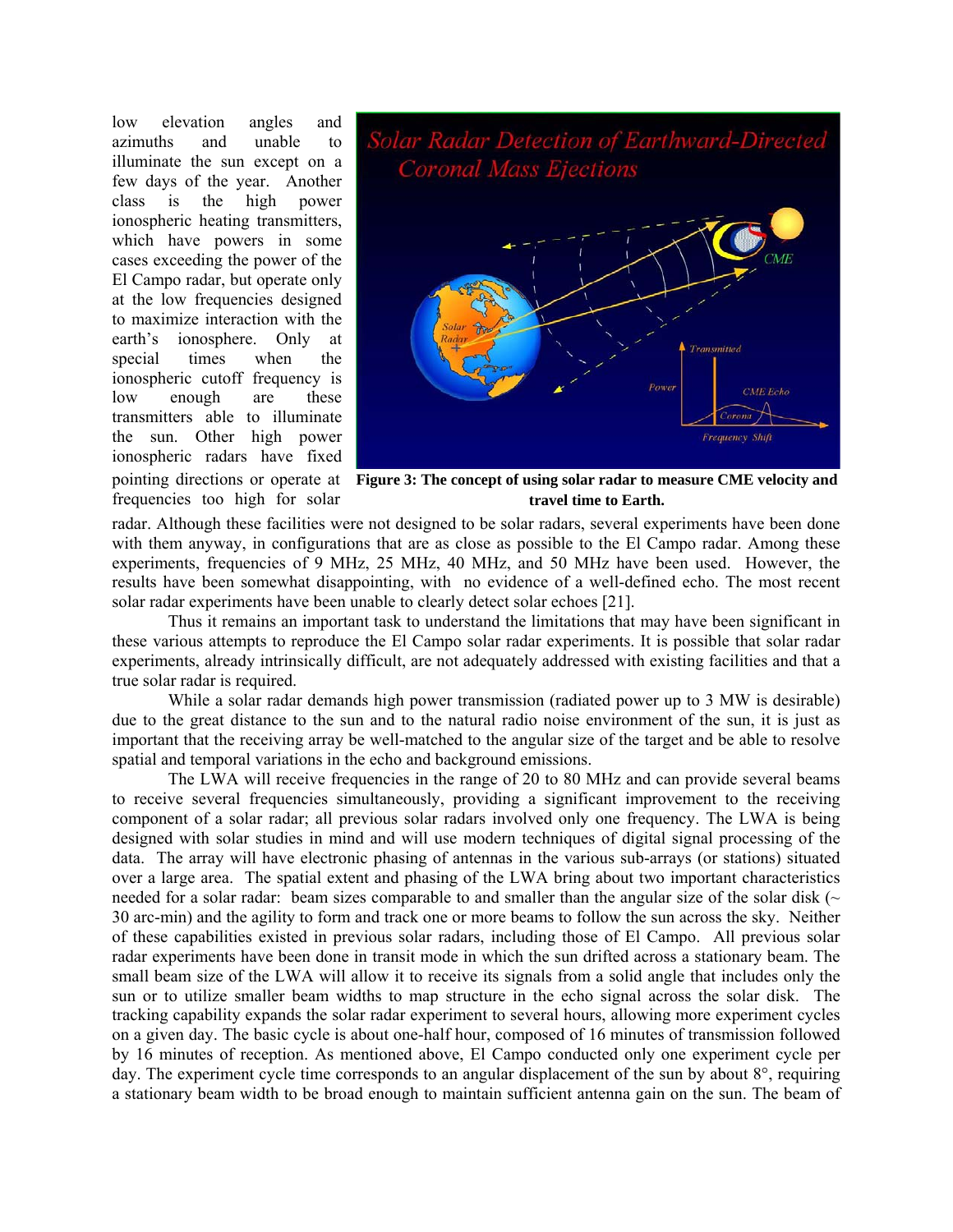the LWA phased array can be electronically steered to track the sun for several hours per day, thus making possible several experiment cycles per day. In addition, the LWA beam maximum response can be kept centered on the sun throughout the time of tracking. The additional cycles possible with the LWA can be used to help discriminate against solar radio noise that may resemble a radar echo.

## **6. Technical Overview**

The LWA will take advantage of emerging technologies in calibration, imaging and digital processing to surpass previous instruments by several orders of magnitude in resolution and sensitivity below 100 MHz. The LWA will consist of 53 phased-array "stations," each consisting of 256 pairs of crossed-dipole antennas, operating with Galactic noise-limited sensitivity over the frequency range 20–80 MHz. The stations will be distributed over the state of New Mexico, with maximum baselines (distances

between stations) of up to 400 km, and nominally 16 stations in a 'core' within the central 10 km (Fig 4). Beam-forming (with up to 4 independent – both in frequency and pointing – simultaneous beams) will be done at the individual stations, with the data then transmitted to a central correlator for image formation. Its homodyne receiver architecture will allow direct beam-formation over the entire LWA bandwidth, with instantaneous bandwidths of 8 MHz per beam, spectral resolutions down to 100 Hz, and temporal resolutions to 0.1 ms. The LWA will image wide fields of view with sufficient diversity of baselines to study both compact and complex sources in interferometric mode. The planned sensitivity in each beam will be a few mJy in 8 hours with a resolution of 8" to 2" (20 to 80 MHz).

 The first station (LWA-1) will be complete at the start of 2011. Tests with the analog system already show that there are no unanticipated problems in meeting performance expectations. It



**Figure 4: Nominal LWA station locations shown in yellow; location of the VLA is shown in blue.**

is anticipated that the design of the additional stations will be similar to that for LWA-1, as described below.



**Figure 5: Aerial view of LWA-1, showing stand layout and (lower right) electronics shelter.**

*Receiving Elements and Station Layout*:

 The primary receiving element is a fixed stand that incorporates two broadband, crossed, linearly-polarized dipoles. A group of 256 stands will form a roughly 100-meter diameter station, with a pseudorandom distribution (fig. 5) to prevent aliasing of the main lobe and to mitigate large sidelobes at higher frequencies where the aperture will be undersampled. The station beam can be steered to any point in the sky by adjusting the digital delays of the individual elements. Beam steering will be entirely electronic.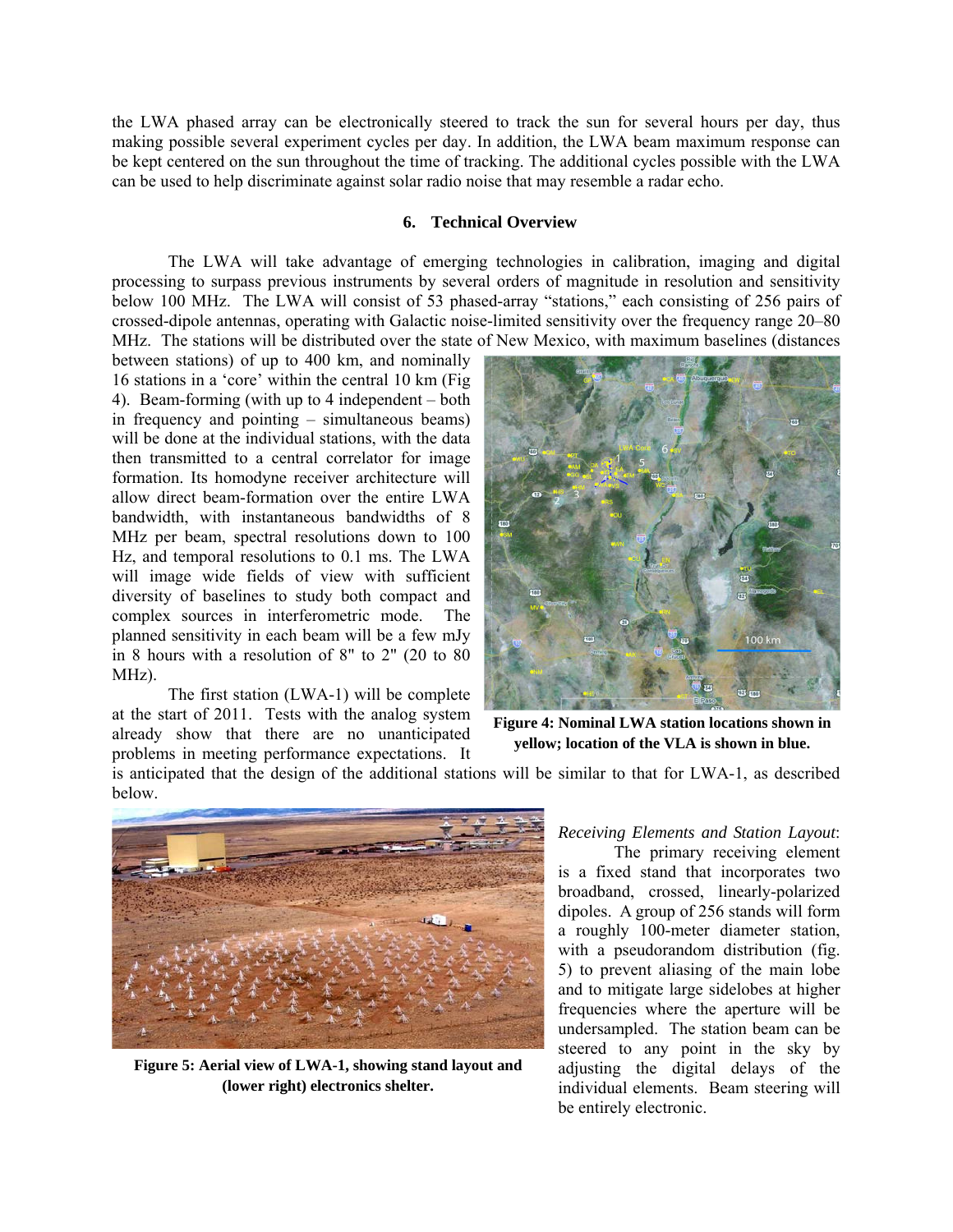Each dipole (Fig. 6) feeds a balancedinput active-balun to produce a singlepolarization, Galactic-noise-dominated output signal. The front end electronics (FEE; Fig. 7) uses commercial InGaP HBT MMIC amplifiers (Mini-Circuits GALI-74) in a differential configuration presenting a 100  $\Omega$ balanced load to the antenna. This is followed by a 180° hybrid, a fifth order RFI rejection filter, and an additional 12 dB gain stage (Mini-Circuits Gali-6) to produce a 50  $\Omega$ single-ended signal suitable for transmission over coaxial cable. The gain, noise temperature, and input 1-dB compression point are approximately 36 dB, 250 K, and



−18 dBm respectively, roughly independent of frequency over 10–88 MHz. The FEE circuit

**Figure 6: Antenna stand in field.**

board has been designed to enable identical signal polarization units to be assembled back-to-back, forming a dual polarization FEE. A coarse-mesh ground screen underneath the stand will reduce ground losses and stabilize the antenna impedance.

The choice of 256 stands distributed over  $\sim$  100m is driven by the anticipated need to rapidly image several hundred sources across the sky, to calibrate for ionospheric effects within the station field of view (FWHM  $\sim 8^{\circ}$ [20 MHz/v]). It meets the sensitivity goals of the science requirements while achieving a balance with classical and sidelobe confusion for 400-km baselines over plausible integration



**Figure 7: (Top) FEE viewed from above; (Bottom) FEE pair viewed from side.**

times. It also balances cost against quality of image calibration over a broad range of frequencies and zenith angles.

*Station Architecture and Electronics*: Figures 8-9 summarize the architecture of the station; (10-12) are the basic signal path, and (13) is the common monitor and control system (MCS). In figure 5, signals from the 256 stands (STDs), each consisting of a pair of antennas (ANT) and front-end electronics (FEE) over a ground screen (GND), go by way of a common RF and power distribution network (RPD) to the signal-entry panel (SEP) of the electronics shelter (SHL). Inside, each polarization is filtered and amplified by an analog receiver (ARX) and then

direct-sampled at 196 Msps by the A/D converter in figure 9. We are adopting a digitization scheme that enables us to fold the FM band (88-108 MHZ) over on itself, substantially reducing its impact. This fixes a highfrequency limit of 88 MHz and a low-frequency limit of 10 MHz.

operating on the A/D output samples, followed by a finite In figure 9, the beam-forming units (BFUs) employ a time-domain delay-and-sum architecture, which allows the entire 10-88 MHz passband from each antenna to be processed as a single wideband data stream. Delays are implemented in two stages: A coarse delay is implemented using a first-in first-out (FIFO) buffer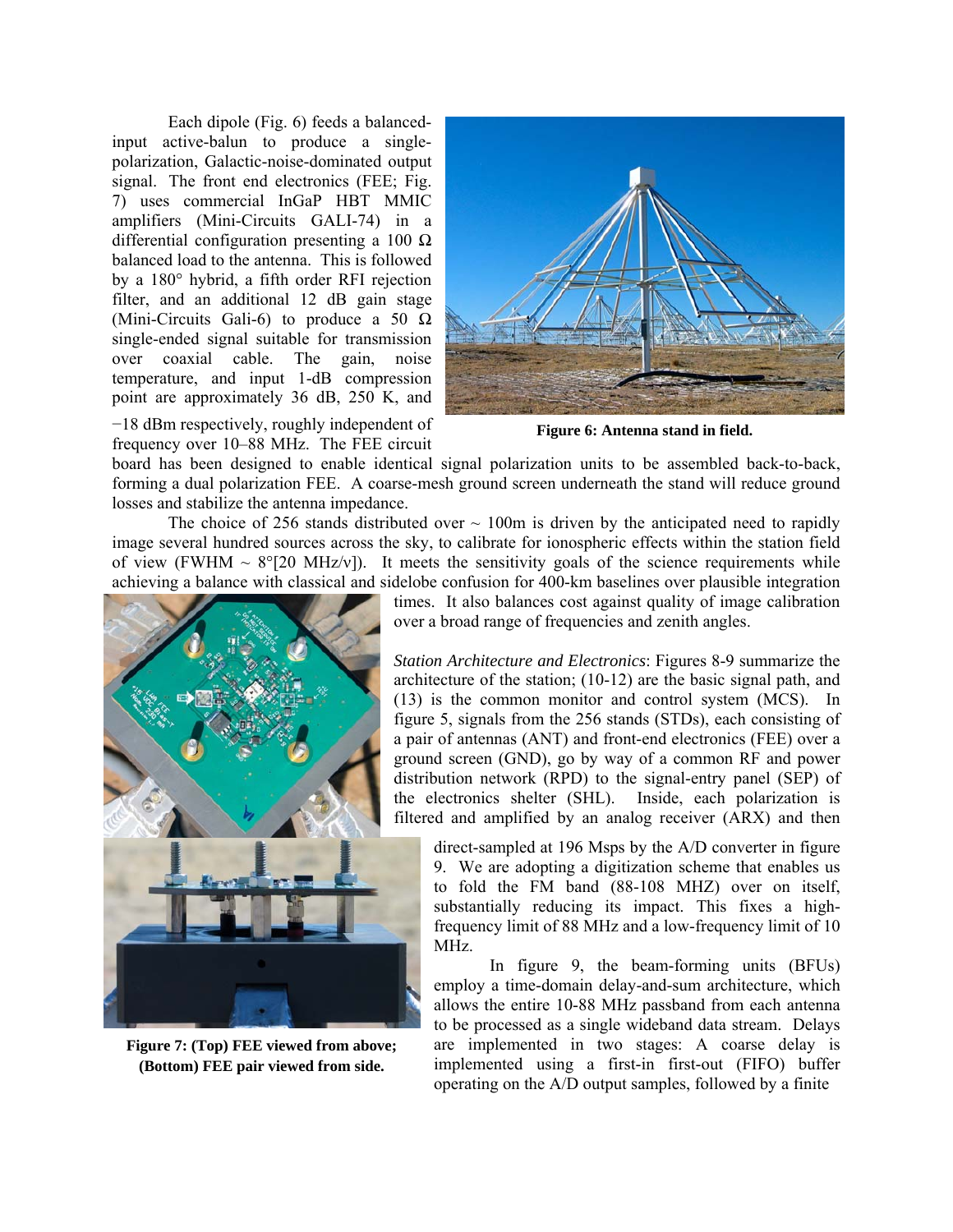





**Figure 9: Architectural schematic of LWA electronics, from digitization through digital processing.**

impulse response (FIR) filter for sub-sample delay. The signals are then added to the signals from other antennas processed similarly. Four dual-polarization beams of bandwidth 78 MHz, each capable of fully independent pointing over the visible sky, will be constructed in this fashion. Each full-bandwidth beam is down-converted by a digital receiver (DRX) and sent to a polyphase filter bank to channelize the beams into spectral channels. With 4096 channels, beam bandwidths up to 8 MHz and spectral resolution down to 61 Hz are achieved.

These beams will be available for various "backends" implemented at the station level, such as data recorders, wideband spectrometers, and pulsar machines. For interferometric imaging, two "tunings" will be extracted from any frequency in the 78 MHz-wide passband for each beam. These beams are the output to the LWA correlator. In addition, stations in the LWA core will output a wideband beam derived from one of the full-RF beams.

To facilitate commissioning activities, diagnostics, and certain types of science observations requiring all-sky fields of view, the station electronics will also have the capability to coherently capture and record the output of all A/Ds, where each A/D corresponds to one antenna. This will occur in two modes: the "transient buffer – wideband" (TBW) allows the raw output of the A/Ds to be collected



**Figure 10: Analog signal processing board**

(MCS-DR), as shown in figure 12. The MCS-DR consists of 5 identical computers, four of which receive data streams from the digital processor (DP) corresponding to the output of each of the four station beams. The fifth computer receives the DP output data streams corresponding to TBW/TBN outputs. All computers contain internal arrays of large hard drives, to which data can be streamed at the rate received from the DP.

continuously for 57 ms at a time. The "transient buffer – narrowband" (TBN) allows a single tuning of 1 kHz to 100 kHz bandwidth to be streamed continuously.

*Data Handling and Correlator*: For the first LWA station, the data streams will be handled by a set of data recorders



**Figure 11: Digital processing board**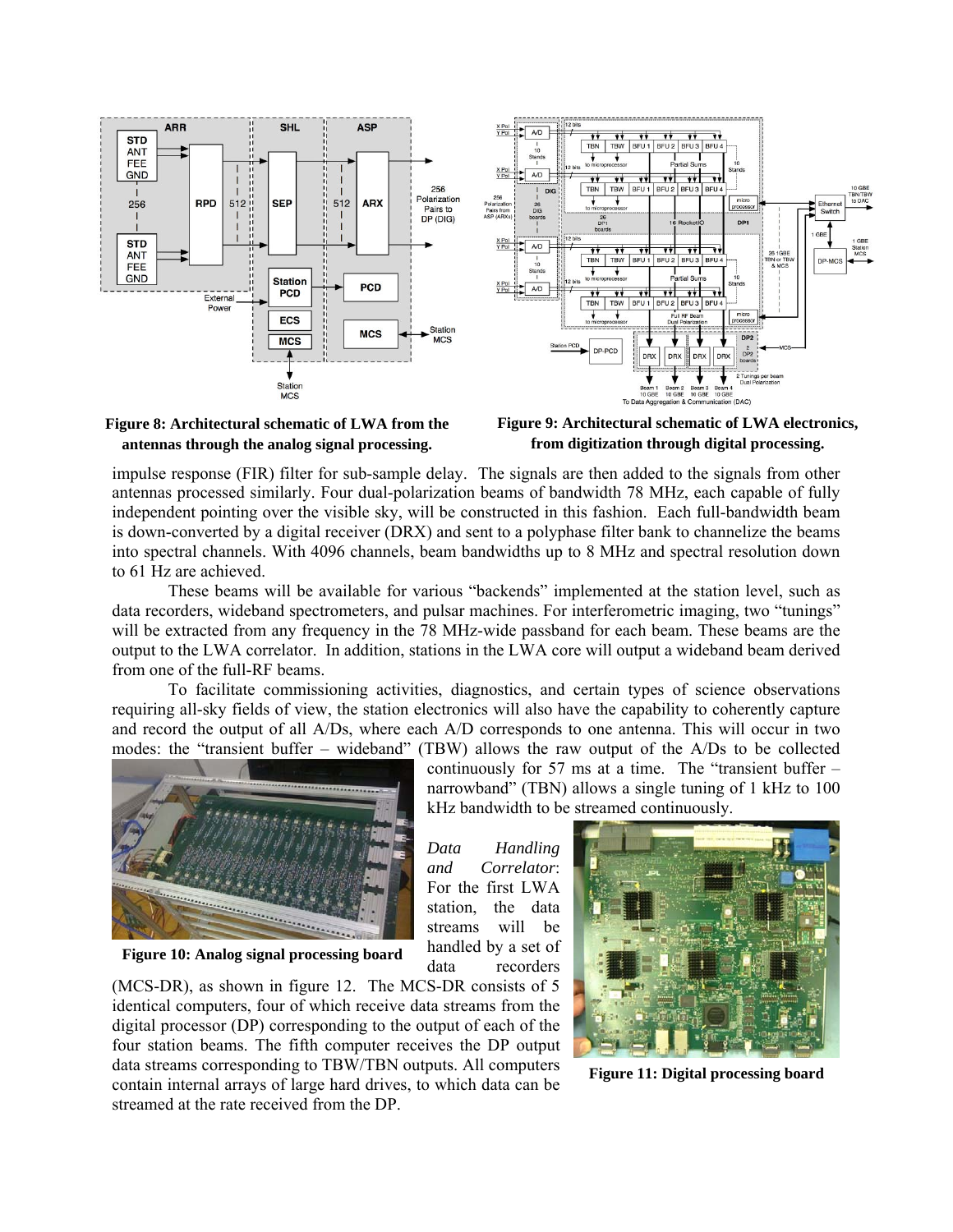The data aggregation and communication system (DAC) for the full LWA will be a Gigabit ethernet over optical fiber connecting stations to the correlator at a central location. For most stations, the output to the correlator will be both polarizations of 3 beams of 8-MHz bandwidth each, resampled to 8 bits at 1.5 times the Nyquist rate. This results in a data rate of 576 Mb/s. One of these beams will always be available to assist in measuring the ionosphere, as part of image calibration, whereas the other two can be used for simultaneous independent observing programs. Practical limitations in data transmission from the stations to the correlator constrain the immediate plan for multibeam operation to a bandwidth of 8 MHz (selectable within the tuning range). However beams will be formed at the station as "full RF";



**Figure 12: Architecture of LWA data recording.**

i.e., with bandwidth equal to the tuning range. LWA core stations will also transmit a wideband beam (~56 MHz) to the correlator simultaneously with the three 8 MHz beams. This beam will be used primarily for solar science during the day and for early universe ("Dark Ages") studies at night.

 The large number of high data-rate signals involved makes correlation extremely computationally-intensive, requiring dedicated equipment running in real time for the complete LWA. This is not the case for LWA-1. The early LWA is rather in the regime of VLBI – a small number of stations and a moderate bandwidth to be correlated. Thus, we need merely capture the station outputs at a central location using disk buffers, and perform correlation in software using general-

purpose computers, using a system like DiFX [22]. We intend to build a small computer cluster, using 3 AMTF MTG15400Duo servers to host a software correlator for the few-station LWA*.* These units can easily handle the standard station data rates of 576 Mb/s, and can even cope with the full bandwidth output of a single station: 1 Gb/s for each of four beams, plus 1 Gb/s for the narrowband transient buffer.

*Control Systems*: The station MCS (Fig. 13) is essentially the set of computers that controls the station, and provides status information. Various subsystems including the analog and digital processors also have MCSs, which are embedded computers subordinate to the station MCS. The subsystem MCSs are implemented to facilitate modularity in the station design and to facilitate independent development of subsystems. The Scheduler is a computer whose primary function is to issue commands and receive status from other LWA subsystems. It handles tasks that are extremely time sensitive and that must be coordinated on timescales down to milliseconds. The Executive is the computer which exercises top-

level control over MCS as well as the station. It is responsible for interpreting observation requests and, from these, generating the data which becomes the content of command messages issued by the Scheduler. This includes numerically intensive operations such as computation of FIR-filter coefficients. The Executive manages tasks that are moderately time-sensitive and that must be coordinated on timescales down to **Figure 13: Architecture of LWA monitor and control system.**

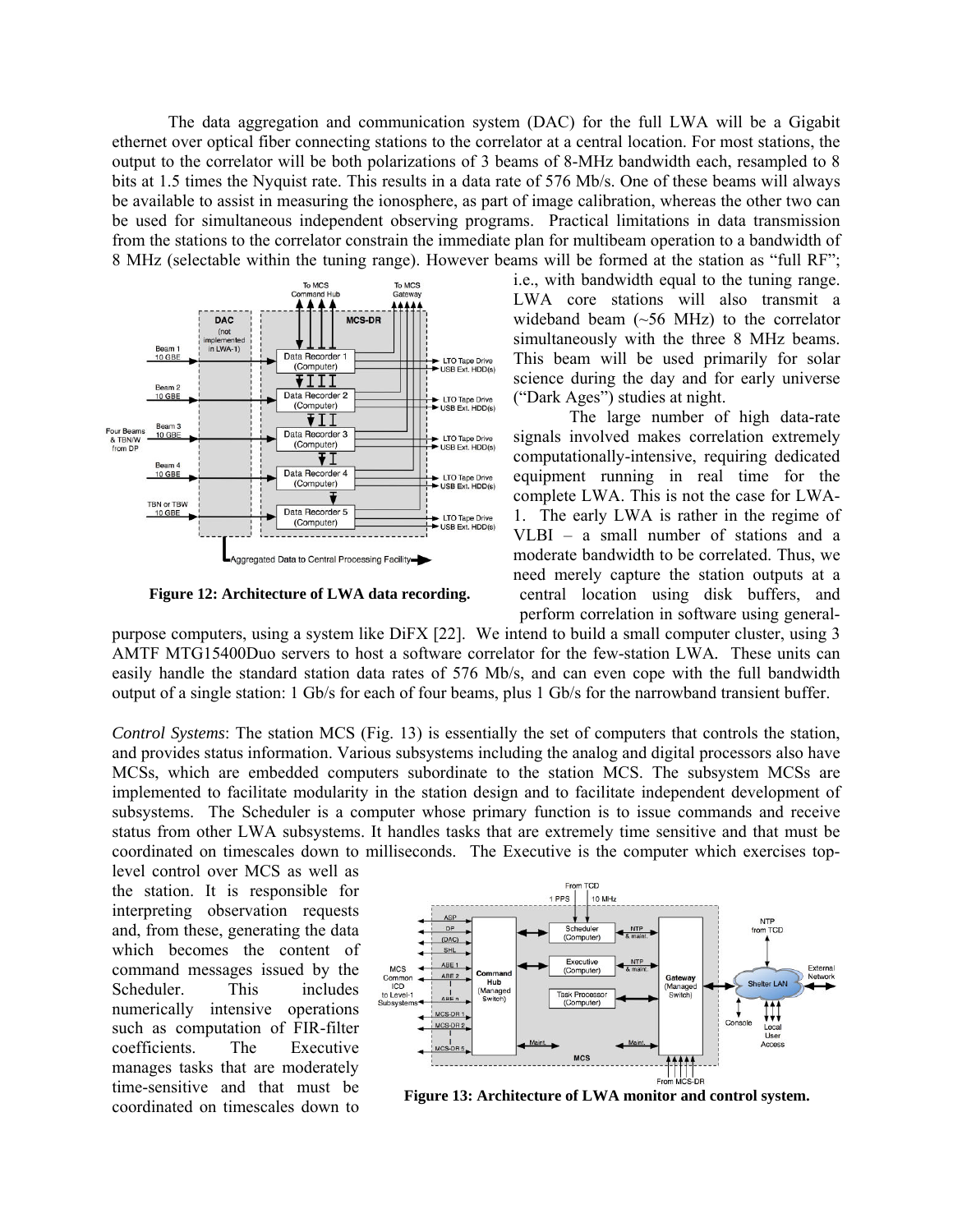seconds. The Task Processor is a computer which exists primarily to host applications that are not time critical (time resolutions > 1 sec), and therefore can be offloaded to reduce the processing burden of the Executive. It is the primary interface with users, managing command line and GUI interactions. The Task Processor is also responsible for the scheduling and interpretation of internal diagnostics (either automatic or user-directed), and manages MCS-DR.

*Radio Frequency Interference*: A sense of the RFI environment is conveyed by figure 14, which shows the observed sky signal obtained in the field with the actual antenna, front-end electronics, and analog receiver. The result is sky-noise dominated by at least 6 dB over the range 20–80 MHz, and by at least 10 dB over 28–47 MHz. The impact of very strong RFI at the lowest part of the



**Figure 14: Spectrum acquired in the field using the LWA active antenna, FEE, and ARX, as described in the text. The gain for the lower part of the band has been reduced to minimize the impact of RFI at the lowest frequencies.** 

band has been minimized through use of a split-gain configuration of the ARX. Note that the major RFI features usually seen above 40 MHz, from analog TV signals, have now essentially vanished at the site, thanks to their move to digital TV carriers at higher frequencies.

Experience from the 74-MHz VLA system and other instruments has demonstrated that RFI from external as well as internal sources will be present at all levels throughout the spectrum. Having demonstrated that the strongest local RFI does not threaten linearity, we can be confident that the primary difficulty will be the increase in the amount of manual effort required to reduce data. A variety of solutions for automatic real-time mitigation of RFI are being considered for implementation. In the station electronics, this may include the ability to modify the responses of digital filters to suppress narrowband RFI, and pulse blanking to remove strong, bursty interference. Spatial or space-frequency nulling can be supported by the electronics architecture. For spectrometry, time-frequency blanking to resolutions of a few ms  $\times$  a few kHz is supported. Other devices and backends may use additional application-specific methods, and the specific mix of techniques employed will depend on the observing mode and RFI present.

*Ionospheric Calibration*: The early LWA stations will have baselines of tens of km. These are comparable to baselines that have been used at the VLA at 74 MHz, so that we have reasonable expectation of being affected by the same phenomena as seen at the VLA. Ionospheric calibration will be done with a 'flickering' method (cf. §5 below), which consists of rapidly cycling through and imaging the several hundred celestial radio emitters (sources) that we predict will be isolated enough to be imaged with standard calibration techniques. Such sources can therefore function as ionospheric calibrators, because calibrating to them determines the differences in ionospheric column density (Total Electron Content differences, or ΔTEC) along the lines of sight from each LWA station towards each calibrator source. An analysis based on VLA Low-frequency Sky Survey (VLSS, [23]) fluxes and LWA antenna simulations shows that, at 74 MHz, roughly 100 calibrator sources can be observed at any single time, which is far greater than the number of instantaneously available GPS or similar satellite beacons. This process can be done within a cycle time of 6 to 7 seconds, with an average of 50 msec per source. In addition to providing calibration, it provides the essential data to generate a dynamic, all-sky model of the ionosphere rich in phenomenology.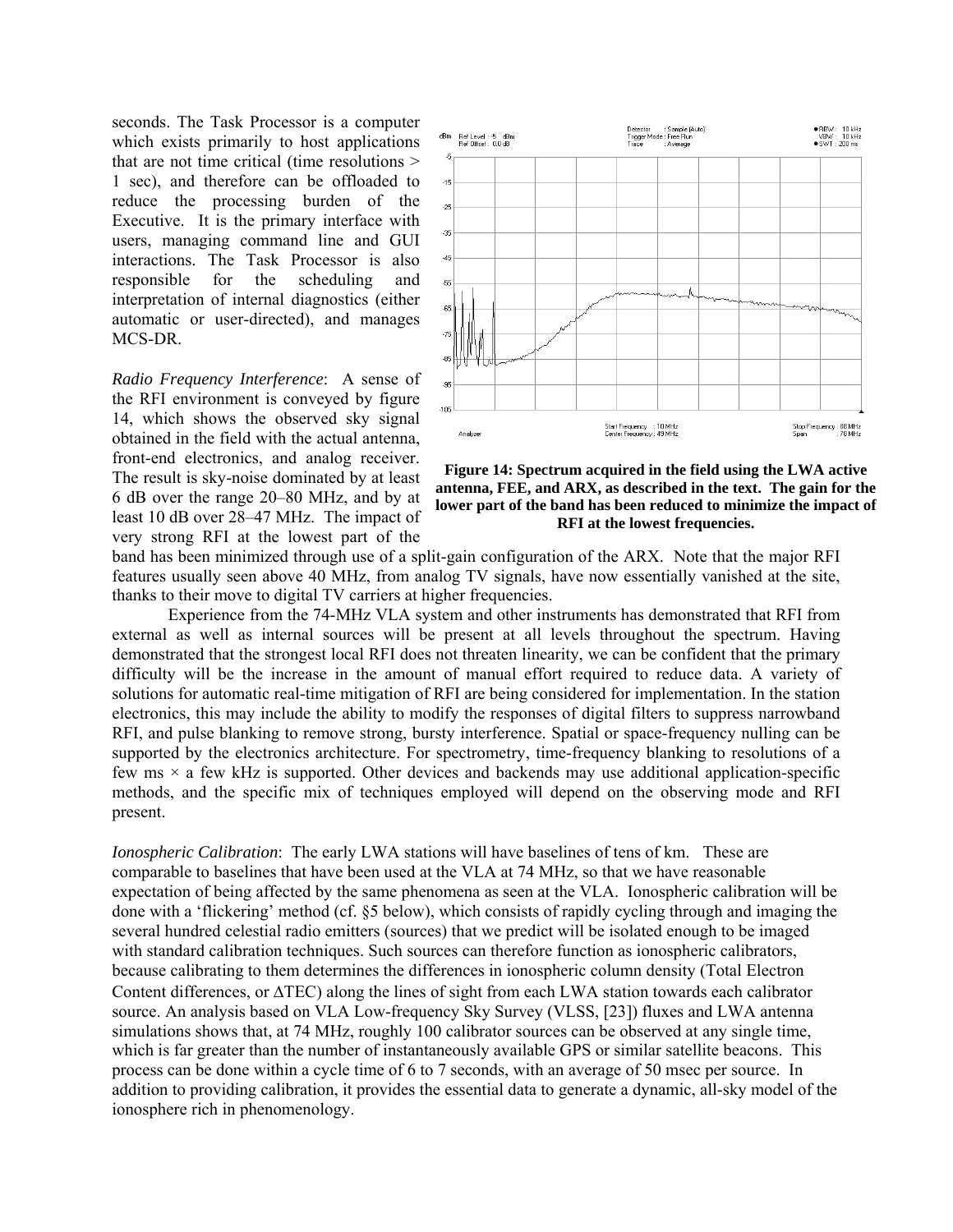The key issue preventing tests of this method with LWA-1 is the confusion noise limit for a single station, which is reached in  $\sim 1$  msec. By providing 'outrigger' baselines, to antennas significantly outside LWA-1, this confusion noise can be reduced significantly.

An indication of the scale of ionospheric fluctuations has been derived from VLA 74 MHz observations of Virgo A [24]. The amplitudes and spatial extents of the apparently turbulent structures seen during the night are similar to those of tropospheric phase fluctuations seen in the visible by optical interferometers [25]. That, together with the scanty sampling of station spacings, puts the full LWA imaging more in the regime of the optical interferometer than more densely sampled systems like the VLA. In this regime, phase closure 'imaging' (really more like model-fitting) is possible on bright sources [26,27], suggesting that the early phases of the LWA can operate in this mode.

The ultimate operational characteristics of the LWA are summarized in Table 1.

| <b>Frequency Range</b>                              | 10-88 MHz (20-80 MHz optimized)                                          |
|-----------------------------------------------------|--------------------------------------------------------------------------|
| <b>Effective Collecting Area</b>                    | 10-30 MHz: $\sim 10^5$ m <sup>2</sup> ;                                  |
|                                                     | 30-88 MHz: $\sim$ 10 <sup>5</sup> (30 MHz/v) <sup>2</sup> m <sup>2</sup> |
| Dipole Elements Total / Dipoles Per Station         | $\sim$ 10 <sup>4</sup> / 256                                             |
| Number of Stations / Station Diameter               | $\sim$ 53 / $\sim$ 100 m                                                 |
| <b>Station Interferometer Baseline Range</b>        | $0.1 - 400$ km                                                           |
| Point Source Sensitivity (dual polarization, 1 hour | 1.0 mJy $@20$ MHz,                                                       |
| integration, 4 MHz BW)                              | $0.5$ mJy $(a)80$ MHz                                                    |
| <b>Angular Resolution</b>                           | 15" @ 10 MHz; 5" @ 30 MHz; 2" @ 80 MHz                                   |
| Field of View                                       | $\sim$ 2° @ 80 MHz (proportional to v)                                   |
| Number of Independent FOV (beams)                   | $\overline{4}$                                                           |
| Maximum Observable Bandwidth                        | $\sim$ 20 MHz/beam                                                       |
| <b>Spectral Resolution</b>                          | $\leq$ 1 KHz                                                             |
| Image Dynamic Range                                 | $\geq 10^4$                                                              |
| Digitized Bandwidth                                 | <b>Full RF</b>                                                           |

#### **Table 1: LWA Operational Characteristics**

### **7. Programmatic Issues**

The LWA Project is funded through a contract from the Office of Naval Research to the University of New Mexico, which partners directly with the Naval Research Laboratory, Virginia Tech, the Jet Propulsion Laboratory, Los Alamos National Laboratory, and the University of Iowa. In addition, the National Radio Astronomy Observatory, the Air Force Research Laboratory, and New Mexico Tech participate on the LWA Executive Committee.

The Project is now moving into two concurrent phases. The first is commissioning, validation, and scientific operation of LWA-1. This phase will include validation of performance; determination of methods for calibration, correlation, and imaging; and application to a suite of scientific problems, including studies of solar bursts, Jupiter bursts, and ionospheric turbulence and absorption events. The second phase is construction of new stations based on the LWA-1 design, incorporating design changes driven by LWA-1 commissioning results, and operation of the growing array. After validating the station systems in LWA-1, we will construct stations according to the optimal configuration [28, 29]. After completing the first three stations, we will test closure phase methods. There is a planned pause at completion of the first  $\sim$  13 stations, with which we will be able to execute a full-scale proof of principle of complex imaging through the ionosphere and with simultaneous extraction of useful ionospheric data. There is, however, no intrinsic reason why, with subsequent funding, we cannot grow the array to the final 53-station instrument while operating it as an active scientific instrument. Nor is there any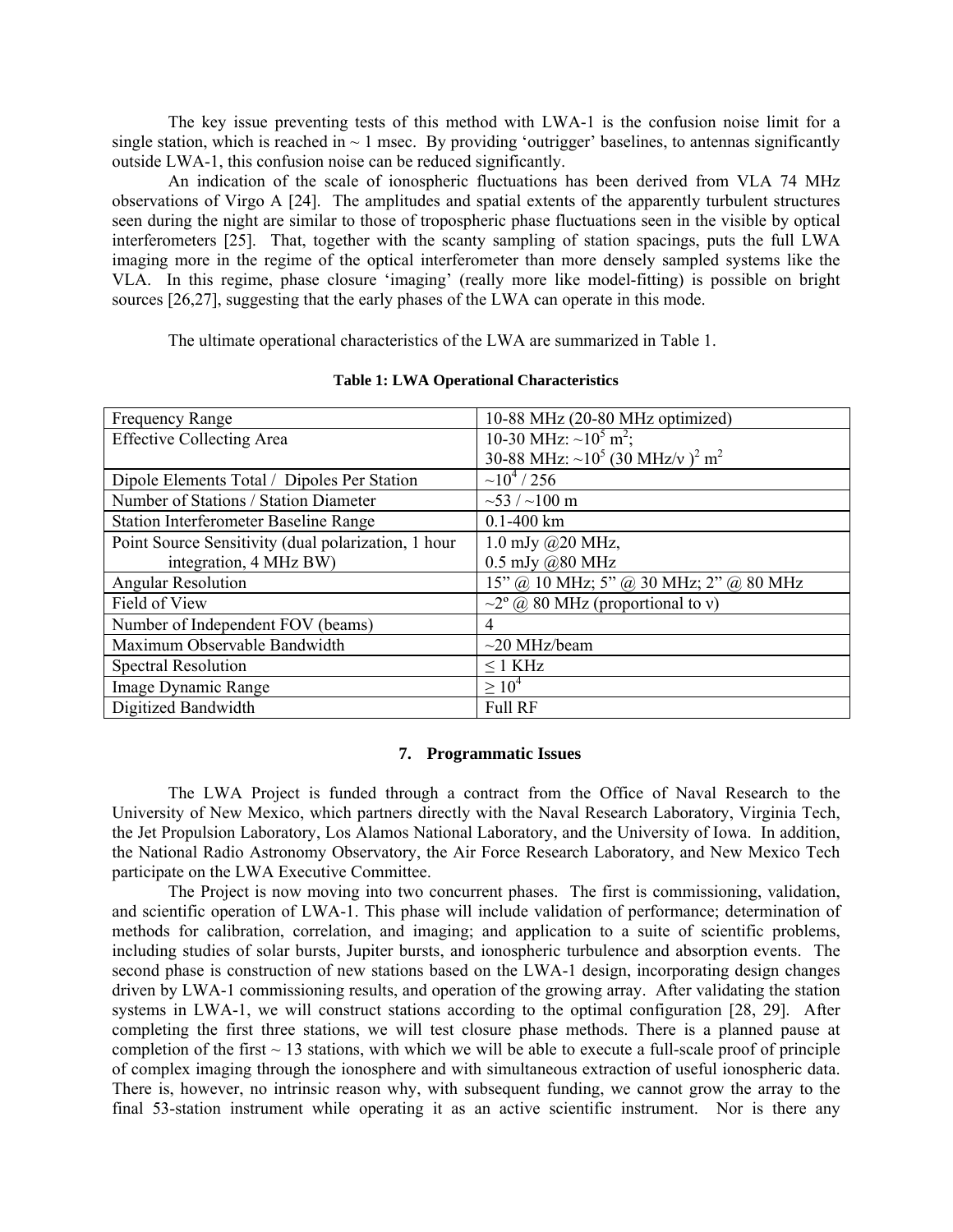insuperable barrier to using more funds during the first four years to build more than the 13 stations in this plan. A detailed analysis of this case was made for the Astro2010 Decadal Review [30].

The cost of completion depends on the pace at which additional stations are built. Given the advanced state of construction of LWA-1, we have a fairly confident estimated cost of parts and ground preparation of ~\$750K/station, and 5,000 hours (2.5 FTE) of construction labor. At a pace of 4 stations/year, and including the cost of making connections to power and data fiber, we arrive at a rough estimate of \$1M/station for costs outside construction labor, and ~ \$1.2M/station with labor.

The operating cost is driven by power and communications; our estimate is \$51K/station/year. The maintenance cost is \$38K/station/year, based on very rough reliability figures for the station components. However, at least one major real-world issue – failure rates due to lightning – has not yet been factored in. This component obviously grows with the number of operating stations.

The location of the LWA in New Mexico enhances synergies with two major players in RF studies of space physics. Because the LWA will provide a unique data source for information on the structure and dynamics of the ionosphere at scales from hundreds of kilometers down to hundreds of meters, on timescales of minutes, and with a precision exceeding that of other current measurement techniques, AFRL recognizes that it can be an important asset to studies of ionospheric scintillation and refraction, affecting a wide variety of space-based systems. The LWA is also seen as an important asset for solar studies. The AFRL Space Weather group is currently providing support for students and postdoctoral fellows, establishing joint research projects between its personnel and UNM faculty, and represented on the LWA Executive Committee.

In addition, the NSF/AUI National Radio Astronomy Observatory is also represented on the LWA Executive Committee. NRAO hosts the first LWA station at the Very Large Array and works with UNM on low frequency radio astronomical techniques. NRAO has been an important source of advice, both in the technical arena (receiver development, site development, radio-frequency interference, data communications) and in the science.

Finally, we note the potential utility of LWA data for the requirements of defense, national, civil, and commercial space systems. Navigation (GPS, WAAS) and communications systems suffer deterioration and even outages because of small-scale ionospheric structures; thus, the ability to predict their occurrence and extent is needed. DoD global assimilating ionospheric models (comparable to modern numerical weather prediction models) require estimates of sub-grid structure that few instruments other than the LWA could provide. Space-based attempts to geolocate tactical radio emitters (many in the HF band) require corrections for refractive offsets due to these small-scale structures. Space-based radars operating in the VHF (for foliage penetration) and in the HF (for ground penetration) require similar refractive corrections, and must also be able to make coherent two-dimensional images. Over-the-horizon radars for very precise long-range target detection and tracking, as well as for large-scale ocean surface current measurements, need to calibrate the ionospheric mirror at fine levels. Operationally responsive space assets that require good ionospheric propagation conditions (for tactical geolocation, communications, and other aspects discussed above) will need to predict ionospheric 'weather' sufficiently well to support mission planning; this requires an understanding of how ionospheric dynamics leads to small-scale structure, as will be studied by LWA.

## **8. References**

- 1. Kassim *et al*. 2010, 'The Long Wavelength Array (LWA): A Large HF/VHF Array for Solar Physics, Ionospheric Science, and Solar Radar', *Proceedings of the Advanced Maui Optical and Space Surveillance Technologies Conference*, Sept 14-17, 2010, Maui, Hawaii. ([http://www.amostech.com/TechnicalPapers/2010/Posters/Kassim.pdf\)](https://webmail.unm.edu/Redirect/www.amostech.com/TechnicalPapers/2010/Posters/Kassim.pdf)
- 2. Ellingson *et al.*, 'The Long Wavelength Array,' *Proceedings of the IEEE*, **97**, 1421-1430, 2009.
- 3. Kassim *et al*., 'The 74 MHz System on the Very Large Array,' *The Astrophysical Journal Supplement Series*, **172**, 686-719, 2007.
- 4. Bastian *et al.*, 'The Coronal Mass Ejection of 1998 April 20: Direct Imaging at Radio Wavelengths,'